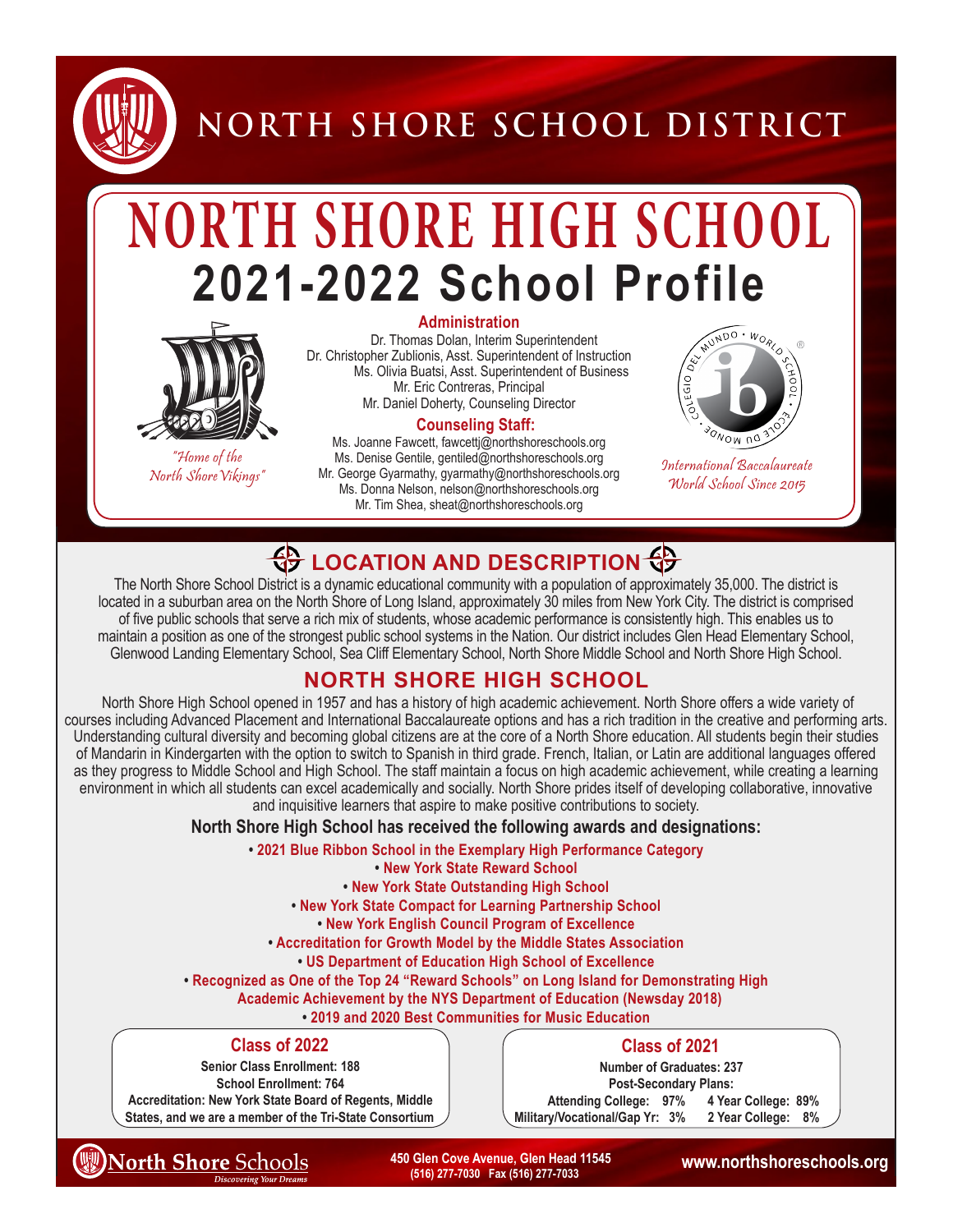## **GRADUATION REQUIREMENTS**

### **Grading**

 **•** North Shore calculates a weighted and unweighted grade point average. The weighted average includes all courses the student takes in grades 9-11. Upper level courses will be weighted as follows:

- AP and IB: +9
	- Honors: +6
	- Regents: +3

The unweighted average includes all courses the student takes in grades 9-11, but does not factor in course level.

### **Class Rank**

**•** In accordance with North Shore Board of Education policy students are not ranked by their cumulative averages.

| <b>SUBJECTS</b>           | <b>CREDITS</b> |
|---------------------------|----------------|
| <b>English</b>            | 4.0            |
| <b>Social Studies</b>     | 4.0            |
| Mathematics*              | 3.0            |
| Science*                  | 3.0            |
| <b>World Language</b>     | 2.0            |
| <b>Health</b>             | .5             |
| Art / Music               | 1.0            |
| <b>Electives</b>          | 3.0            |
| <b>Physical Education</b> | 2.0            |
| <b>TOTAL</b>              | 22.5           |

### **The Curriculum Highlights**

 **• \*** 3 credits of Math and Science must be earned while enrolled in the high school.

- High School courses taken in middle school are not counted toward the high school GPA.
	- **•** All students are required to complete a ½ credit Research and Writing Lab.
- North Shore requires one additional credit beyond the NYS requirement of a World Language.

| <b>PROGRAM</b>                  | <b>COURSES</b>                                                                                                                                                                                                                                                                                                                                                                                              | <b>HONORS</b>                                                            | <b>AP/IB/COLLEGE LEVEL</b>                                                                                                                                                                                                                  |
|---------------------------------|-------------------------------------------------------------------------------------------------------------------------------------------------------------------------------------------------------------------------------------------------------------------------------------------------------------------------------------------------------------------------------------------------------------|--------------------------------------------------------------------------|---------------------------------------------------------------------------------------------------------------------------------------------------------------------------------------------------------------------------------------------|
| <b>English</b>                  | English 9R, English 9R Research and Writing Lab, English<br>10R, English 11R, Literature And Social Action, Literature Of<br>The 21st Century, Literature of Science Fiction,<br>Journalism I Print Media, Journalism II: Broadcast Media,<br>Powerful Public Presentation, Film Is Literature, Creative<br>Writing                                                                                         | English 9H,<br>English 9H<br>Research and<br>Writing Lab,<br>English 10H | IB English Language and Literature HL 1 and 2,<br>and AP English Literature Composition, Intro to<br>Film (Stony Brook)                                                                                                                     |
| <b>Social</b><br><b>Studies</b> | Global History And Geography I and II, United States<br>History And Government, American Politics and Ecomomics,<br>Conspiracy Theory In US History, Introduction To Psychology                                                                                                                                                                                                                             | Global 1 H                                                               | AP World History: Modern, IB History Of The<br>Americas (IB History HL 1), IB Wars Across The<br>Twentieth Century (IB History HL 2), AP US<br>Government, AP Psychology, IB Social and<br>Cultural Anthropology SL, IB Theory of Knowledge |
| <b>Mathematics</b>              | Algebra 1R, Applied Geometry, Geometry R, Algebra 2R,<br>College Mathematics, Introduction To Computer<br>Programming, Pre-Calculus R (Molloy), Calculus R (Molloy),<br>Math Research, Statistics (Molloy), Advanced Algebra With<br><b>Financial Applications</b>                                                                                                                                          | Geometry H,<br>Algebra 2H                                                | IB Math Applications and Interpretations,<br>IB Mathematics Analysis and Approaches, IB/<br>AP Computer Science SL1, IB Computer Science<br>SL 2, AP Calculus AB (Adelphi, AP Calculus BC<br>(Adelphi), AP Statistics (Adelphi)             |
| <b>Science</b>                  | Living Environment R, Earth Science R, Chemistry R,<br>Integrated Science, Physics R, Conceptual Physics,<br>Environmental Science, Introduction To Science Research,<br>Intermediate Science Research, Advanced Science<br>Research, Anatomy and Physiology, Forensic Science                                                                                                                              | Earth Science H,<br>Chemistry H                                          | IB/AP Biology HL 1, IB Biology HL 2,<br>IB/AP Chemistry SL, IB/AP Physics HL 1,<br>IB Environmental Systems and Societies, SUPA<br><b>Forensic Science (Syracuse)</b>                                                                       |
| World<br>Languages              | Latin I-5, Spanish I-5, French 1-5, Italian 1-5, Mandarin 1-3,<br>Heritage Spanish                                                                                                                                                                                                                                                                                                                          |                                                                          | IB Ab Initio French 1 and 2, IB French SL 1, IB/AP<br>French SL/HL 2, IB Italian SL 1, IB/AP Italian<br>SL/HL 2, IB Spanish SL 1, IB/AP Spanish SL/HL 2,<br>IB Latin SL/HL 1 and 2, IB Mandarin SL 1, IB Ab<br>Mandarin 1 and 2             |
| Art/<br><b>Technology</b>       | Theatre Arts Studio, Acting, Studio Art, Drawing and Painting,<br>Advanced Drawing and Painting, Sculpture, Advanced<br>Sculpture, Photography, Advanced Photography, Independent<br>Projects in Art, Design and Drawing For Production, Media<br>Arts, Multimedia, Digital Video Production, Introduction To<br>Woodworking, WoodWorking II, Architectural Drawing,<br>Principals of Engineering, Robotics |                                                                          | IB Theatre SL, AP Drawing and Painting,<br>AP 2D Design, IB Visual Arts SL 1 and 2.                                                                                                                                                         |
| <b>Music</b>                    | Concert And History, Band, Freshmen Orchestra,<br>Orchestra, Concert Chorale, Music Theory                                                                                                                                                                                                                                                                                                                  |                                                                          | IB Music SL 1 and 2                                                                                                                                                                                                                         |
| <b>PE/Health</b>                | Health, Freshmen Personal Fitness Activities, Sport<br>Education, Individual/Lifetime Activities, Wellness For Life,<br>Advanced Applied Personal Fitness, Introduction to Sports<br>Medicine And Red Cross CPR/AED/First Aid Certification,<br>Sports Medicine 2, Dance                                                                                                                                    |                                                                          |                                                                                                                                                                                                                                             |
| <b>Business</b>                 | Marketing, Entrepreneurship, Investments, Business Law,<br>Introduction To Accounting                                                                                                                                                                                                                                                                                                                       |                                                                          | IB Business Management SL                                                                                                                                                                                                                   |

\* Please Note: Courses in Red (above) = Dual Enrollment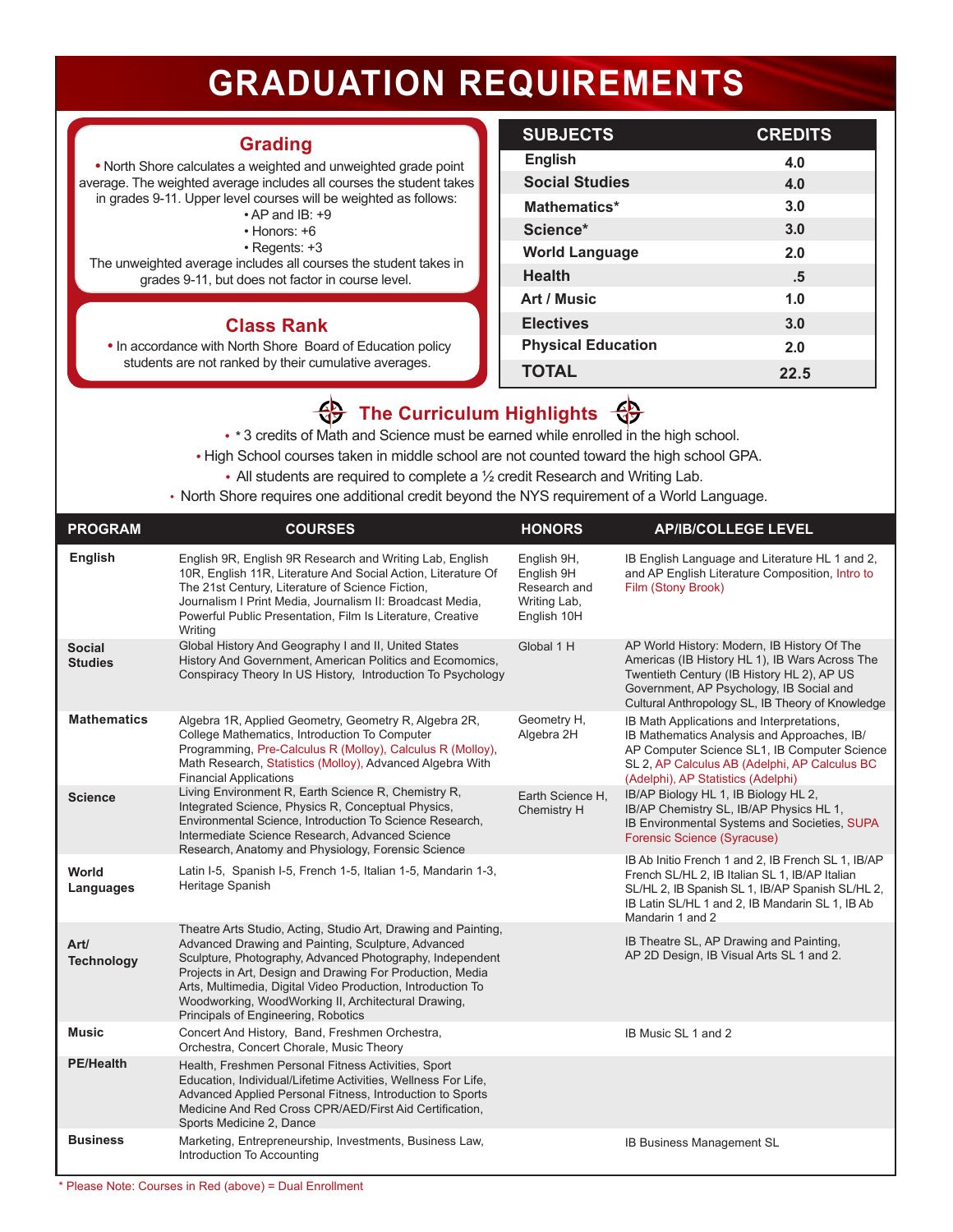# **TESTING INFORMATION**

| <b>SAT Mean Scores</b> |                         |             |  |
|------------------------|-------------------------|-------------|--|
| <b>YEAR</b>            | <b>NORTH SHORE</b>      |             |  |
|                        | <b>Critical Reading</b> | <b>Math</b> |  |
| 2021                   | 609                     | 636         |  |
| 2020                   | 633                     | 645         |  |
| 2019                   | 612                     | 641         |  |

| <b>SAT Mean Scores</b>  |                    |             | <b>ACT Composite Scores</b> |
|-------------------------|--------------------|-------------|-----------------------------|
|                         | <b>NORTH SHORE</b> | <b>YEAR</b> | <b>NORTH SHORE</b>          |
| <b>Critical Reading</b> | <b>Math</b>        | 2021        | 26                          |
| 609                     | 636                | 2020        | 26                          |
| 633<br>612              | 645<br>611         | 2019        | 26                          |

| <b>AP Test Data</b> |     |     |     |                                                                                                     |    |
|---------------------|-----|-----|-----|-----------------------------------------------------------------------------------------------------|----|
| <b>YEAR</b>         |     |     |     | TOTAL AP STUDENTS # OF EXAMS # STUDENTS WITH SCORES 3+  % TOTAL STUDENTS WITH SCORES 3+ AP SCHOLARS |    |
| 2021                | 330 | 493 | 247 | 75.0%                                                                                               | 56 |
| 2020                | 359 | 490 | 307 | 81.0%                                                                                               | 42 |
| 2019                | 342 | 490 | 269 | 78.7%                                                                                               | 55 |
|                     |     |     |     |                                                                                                     |    |

| <b>IB Test Data</b> |                                    |            |                                  |                                           |                                  |
|---------------------|------------------------------------|------------|----------------------------------|-------------------------------------------|----------------------------------|
| <b>YEAR</b>         | <b>TOTAL IB</b><br><b>STUDENTS</b> | # OF EXAMS | # EXAMS<br><b>WITH SCORES 4+</b> | % TOTAL STUDENTS<br><b>WITH SCORES 4+</b> | % IB DIPLOMA<br><b>PASS RATE</b> |
| 2021                | 226                                | 449        | 423                              | 94%                                       | 100%                             |
| 2020                | 181                                | 290        | 279                              | 96%                                       | 100%                             |
| 2019                | 158                                | 336        | 300                              | 89%                                       | 100%                             |

**For the 2020-21 school year, when social distancing protocols were implemented, North Shore converted to a hybrid instructional platform consisting of two cohorts (Monday/Wednesday and Tuesday/Thursday). Each cohort of students attended in-person classes two days per week. On the days the students were home, they received a recording of the class instruction that took place that day along with assessments to complete. On Fridays, all students attended their classes online for live instruction. Teachers were able to complete their instructional curriculum, and students were able to learn and earn grades. Additionally, our athletic teams were able to compete, albeit through abbreviated seasons, and our extracurricular clubs met virtually.**

#### \$ **NORTH SHORE SHARED VALUED OUTCOMES**

*The Shared Valued Outcomes (SVOs) long-term plan developed by our District leaders in combination with our core constituencies improves the quality of education for our K-12 students. Teaching and learning throughout North Shore High School is based on student growth towards these outcomes.*

### **COLLABORATORS**

**Individuals who work with others towards a common goal.**

### **COMMUNICATORS**

**Individuals who articulate thoughts, feelings, information and ideas using oral, written and non-verbal communication skills in a variety of forms and contexts.**

### **THINKERS**

**Individuals who activate their mind for a variety of purposes.**

### **PROBLEM SOLVERS**

**Individuals who find solutions in conventional and/or innovative ways.** 

### **INNOVATORS**

**Individuals who are driven to conceive what doesn't exist and bring new ideas to fruition.**

**COMMITTED INDIVIDUALS**<br>Individuals who exhibit dispositions and 'habits of mind' that lead to growth in self and concern for others.